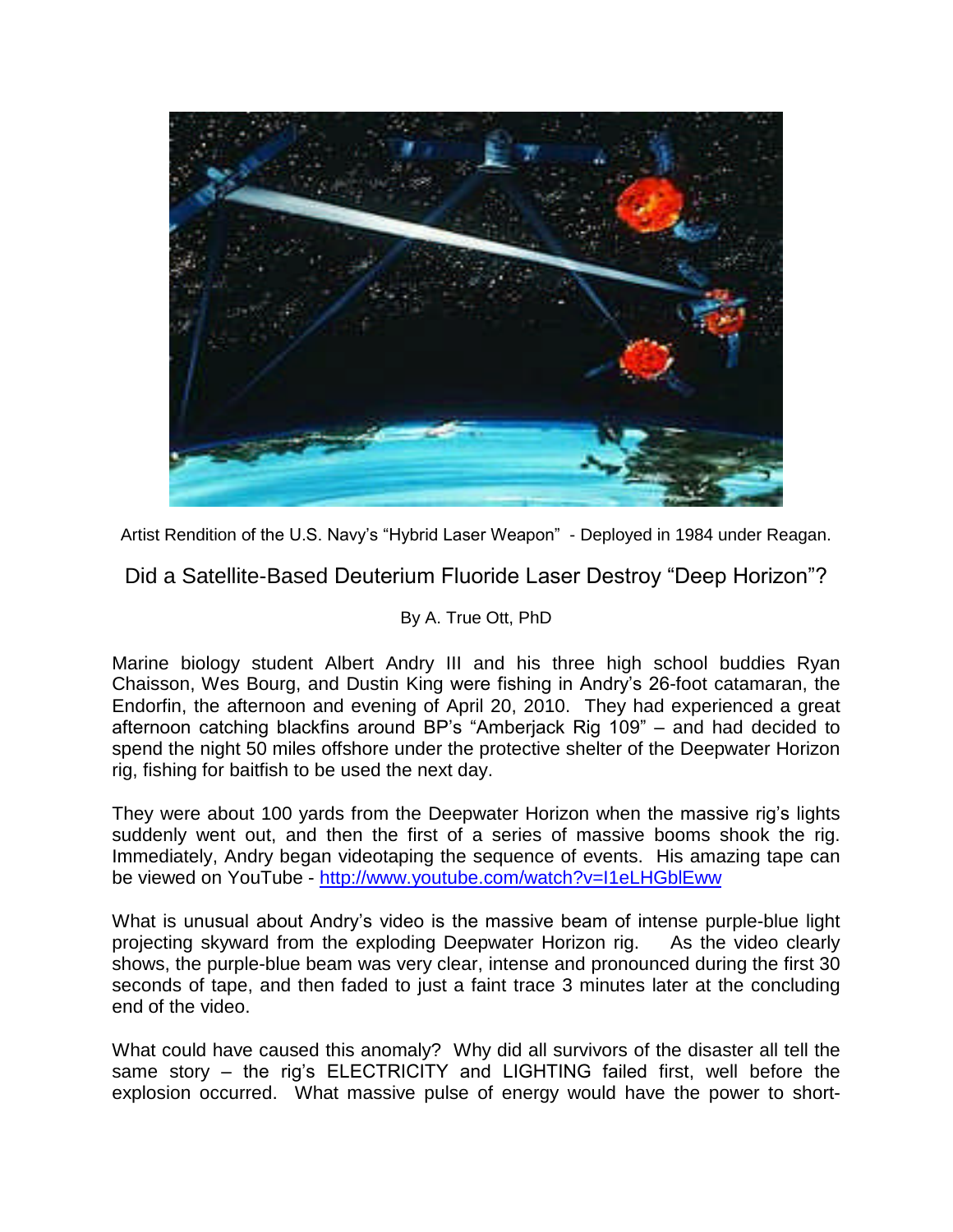circuit the Deepwater Horizon's sheath-protected generators and thickly insulated wiring built to withstand hurricanes and heavy winds, waves, and rain before any explosion occurred? How was it that the electricity failed BEFORE the explosion, not vice verse – according to ALL the eyewitness accounts?

Was the purple-blue beam of intense light captured on Andry's video a high-tech laser weapon designed to cause the pressurized pipe to super-heat, melt, burst and explode? If so, who would deploy such a dastardly device, and for what purpose or reason?

# **DOES SUCH A WEAPON EVEN EXIST?**

The simple answer to this question is, absolutely YES. Called an "infrared chemical laser", the Defense Advanced Research Projects Agency (DARPA) in conjunction with the Naval Research Laboratory (NRL) not only has built such a satellite-based weapon, they deployed it years ago, both on the ground as well as on orbiting satellites.





According to Wikipedia, **MIRACL**, or **Mid-Infrared Advanced Chemical Laser**, is the only known successful directed energy weapon developed by the US Navy. It is a deuterium fluoride laser, a type of chemical laser.

The MIRACL laser first became operational in 1980. It can produce over a megawatt of output for up to 10 minutes, making it the most powerful continuous wave (CW) laser in the US. Its original goal was to be able to track and destroy anti-ship cruise missiles, but in later years it was used to test phenomenologies associated with national anti-ballistic and anti-satellite laser weapons.

The beam size in the resonator is about 21 cm (8.3 in) high and 3 cm (1.2 in) wide. The beam is then reshaped to a 14 x 14 cm (5.5 in x 5.5 in) square and when directed and energized, then expands to a 5-foot wide beam of purplish-blue energy capable of melting even the hardest metal within seconds.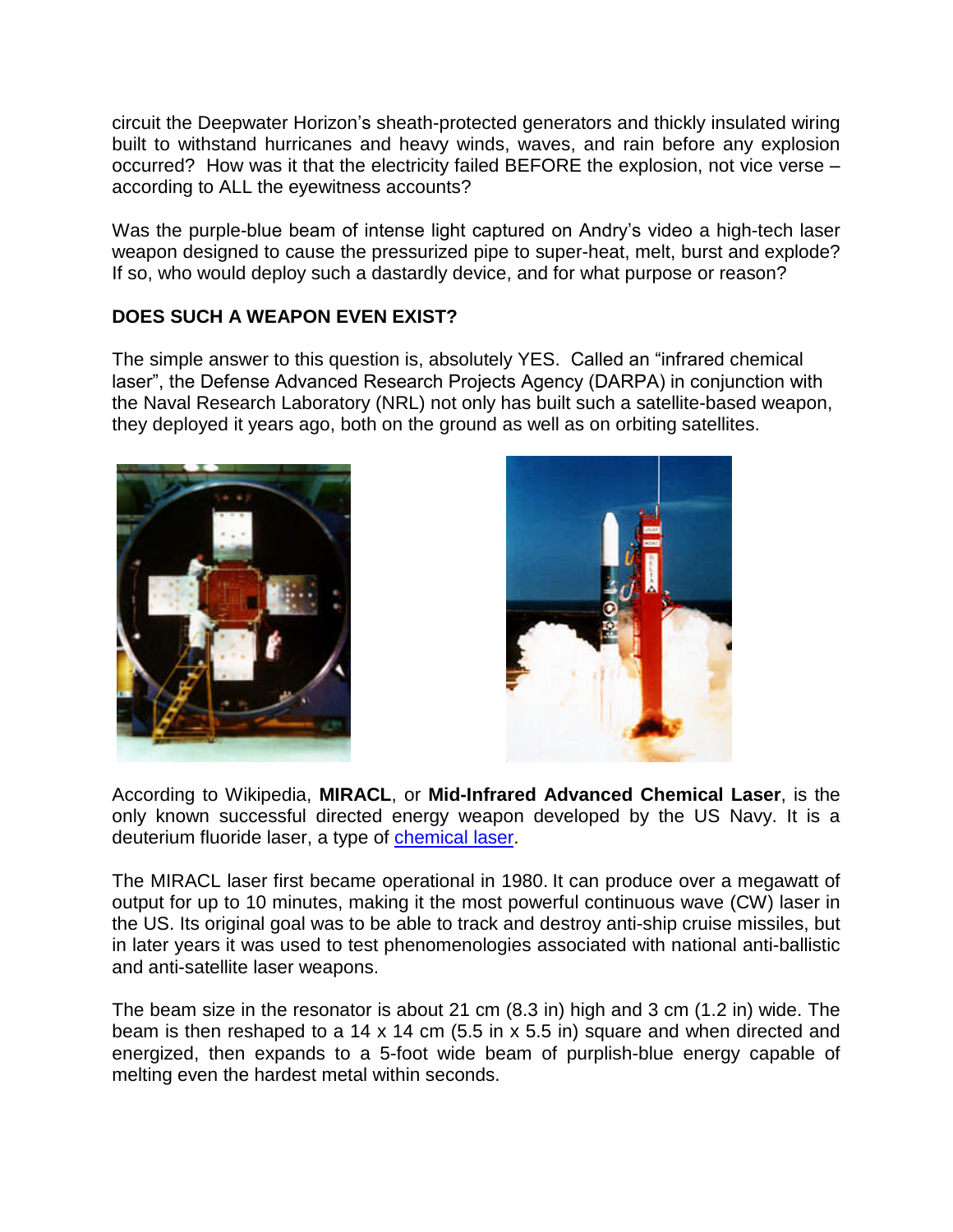CNN reported the successful test firing of the MIRACL laser back on October 20, 1997. The article explained that the laser was successfully deployed ON THE GROUND and correctly targeted a U.S. Air Force Satellite orbiting the earth. The article declares: "MIRACL produces a beam of light *six feet across using millions of watts from burning fuel.* An extended beam of light from the laser would be capable of **burning up a target**."

"The satellite was **illuminated** twice for the test. The first firing lasted for less than a second to simulate an accidental **illumination.** The second firing lasted for about 10 seconds at various power levels."

That longer illumination was designed to simulate an actual ground-based laser attack on a satellite and the effects on the satellite at various power levels. The MIRACL laser never went above 50 percent power during the course of the test, a military spokesman told CNN." To read CNN's full article, click here.

There is no doubt that just as a communications satellite can beam radio and television signals around the world, a military satellite can focus a six-feet-wide MIRACL laser beam on a massive oil rig's piping - causing it to explode and sink. This indeed appears to be what was captured on Albert Andry's videotape.

# **ALUMINUM HELI-PAD LASER-CUT –BUT ONLY A PORTION**

In addition to the video footage, look closely at this photo of the sinking rig. Notice the thick aluminum helicopter pad, and the precisely cut hole in it. Folks, this is what is called forensic evidence. An exploding natural gas line could not have cut this precision hole – but rather, would have melted the aluminum itself, which has a much lower melting point (1220 degrees F, 660 degrees C) than steel (1370 degrees C (2500°F).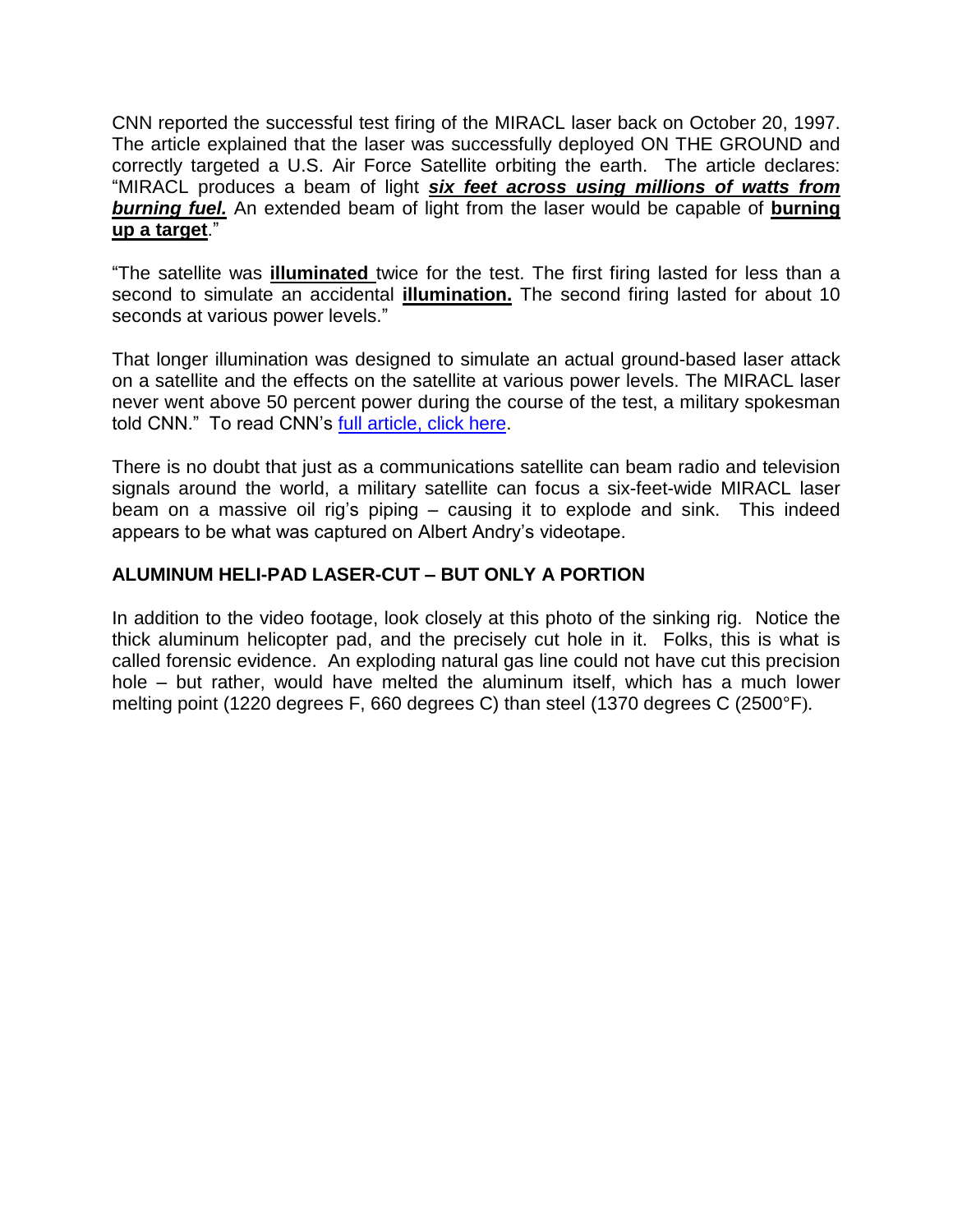

### **WHAT POSSIBLE MOTIVATION??**

Most heinous crimes involving murder are done for increased monetary gain, and/or to solidify a power and influence base – especially in organized crime circles. Money and power are the oldest motives on the planet – and appear to be the case here as well.

It is now proven that Wall Street robber baron, Goldman Sachs disposed of virtually all of their BP stocks just a few weeks before the disaster, while advising their upper echelon customers to do the same, or at least "short sale" the stocks. This shows that Goldman Sachs either has a very good crystal ball at their disposal, or they have insider information.

I find it deeply concerning that the 1966 "Report from Iron Mountain" actually gives the "Illuminati Blueprint" for the "New World Order". One of the principle "tools" these crazed, sinister individuals would utilize is a militarized attack on the world's environment. The report declares: "It may be, for instance, that gross pollution of the **environment** can eventually replace the possibility of mass destruction by nuclear weapons as the principal apparent threat to the survival of the species." (A threat they would utilize to execute their agenda of control - Ott.)